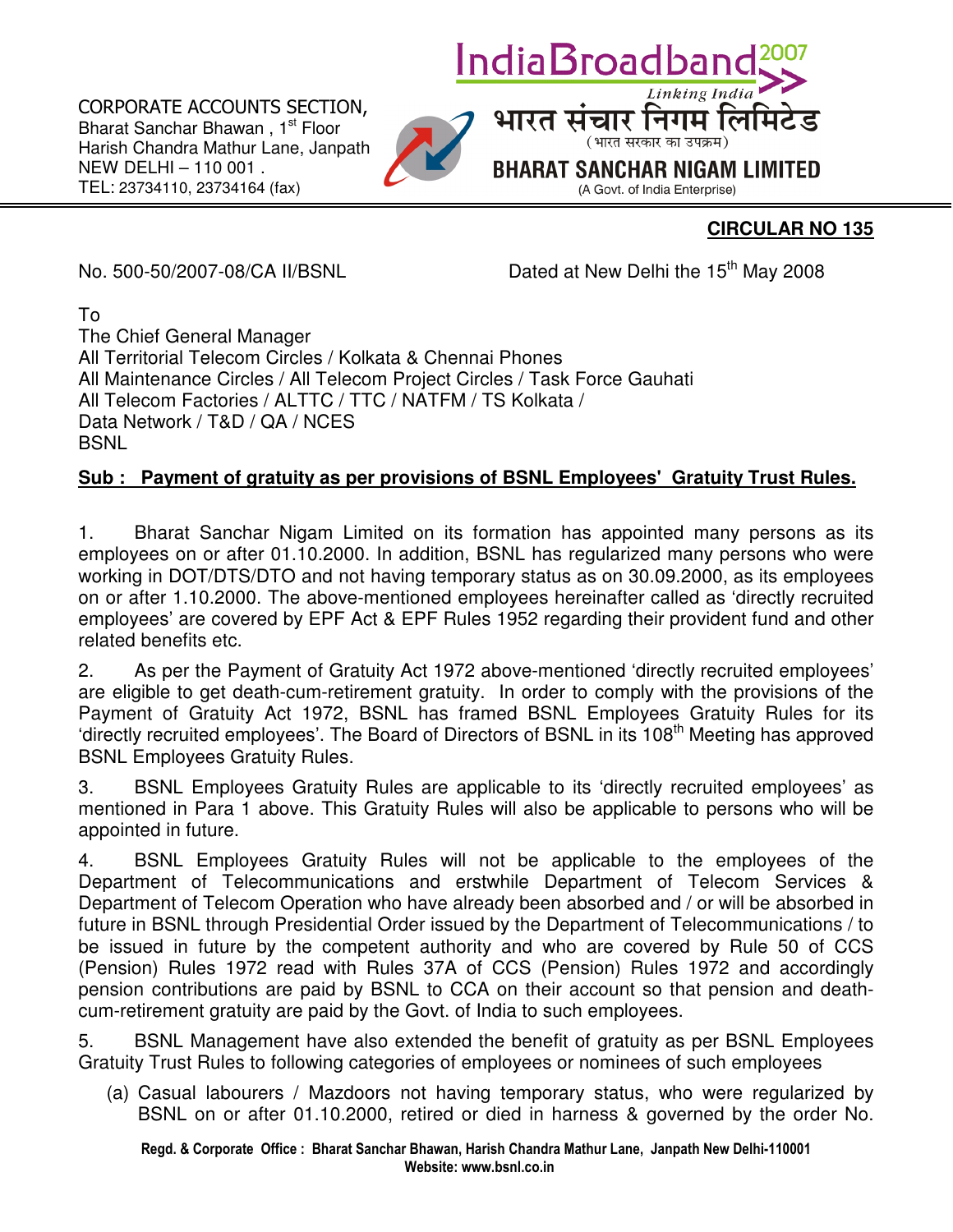IndiaBroadbai CORPORATE ACCOUNTS SECTION, संचार निगम लि Bharat Sanchar Bhawan, 1<sup>st</sup> Floor (भारत सरकार का उपक्रम) Harish Chandra Mathur Lane, Janpath NEW DELHI – 110 001 . **BHARAT SANCHAR NIGAM LIMITED** TEL: 23734110, 23734164 (fax) (A Govt. of India Enterprise)

500-85/CA II/BSNL/EPF/Vol. III dt. 10.05.2007, 25.05.2007 & 21.06.2007 and not paid pensionary and other retirement benefits including death-cum-retirement gratuity by Department of Telecommunication

- (b) Persons who were appointed by BSNL on compassionate ground on or after 1.10.2000 and governed by the order No. 500-85/CA II/BSNL/EPF/Vol. III dt. 10.05.2007, 25.05.2007 & 21.06.2007 and not paid pensionary and other retirement benefits including death-cum-retirement gratuity by Department of Telecommunication
- 6. The copy of BSNL Employees Gratuity Rules is enclosed.

l

7. Various eligibility criteria i.e. conditions for grant of gratuity to the 'directly recruited employees' have been given in Para 1, 22, 23, 24, 25, 26, 28 & 29 of BSNL Employees Gratuity Trust Rules. The salient features of BSNL Employees Gratuity Rules are as follows:

- a) To be eligible for getting the gratuity benefit the employees as mentioned in Para 1 & 5 above, must have completed 5 (five) years continuous service before their retirement on superannuation / resignation / retirement / termination / permanent incapacity due to bodily or mental infirmity
- b) 'Retirement' means termination of the service of any employee otherwise than on superannuation
- c) 'Continuous Service' means uninterrupted service and includes service, which is interrupted by sickness, accident, leave, lay-off or lockout, or cessation of work not caused due to any fault of the employee concerned.
- d) In case of death i.e. died in harness and disablement the condition of completion of the 5 (five) years continuous service is not applicable. In such case the amount of gratuity will be paid to nominee(s) of the employee and in the absence of nomination to the legal heir(s) of the employee
- e) In case of termination on account of misconduct, insolvency or inefficiency the employee is not eligible for getting the gratuity
- f) In case the employee is terminated from service for riotous or disorderly conduct or any other act of violence on his part or for any act, which constitutes an offence involving moral turpitude provided such offence, is committed by him in the course of his employment, the amount of gratuity may be wholly or partly forfeited.
- g) In case the employee is terminated from service for any act, willful omission or negligence causing any damage or loss or destruction of property belonging to BSNL, the amount of gratuity to the extent of the damage or loss so caused, shall be forfeited.
- h) The amount of gratuity payable will be equal to fifteen days' salary for each completed year of service subject to a maximum of Rs. 3.5 lakh (Rupees three lakh fifty thousand)
- i) Fifteen days wages / salary shall be calculated by dividing the monthly rate of wages / salary last drawn by him, by twenty-six and multiplying the quotient by fifteen.
- j) Salary / wages for the purpose of calculation of gratuity means the sum paid by BSNL to the employee as basic salary / wages i.e. basic pay together with any dearness allowance and it shall not include commission, HRA, PLI, overtime and other allowance & perquisite etc.